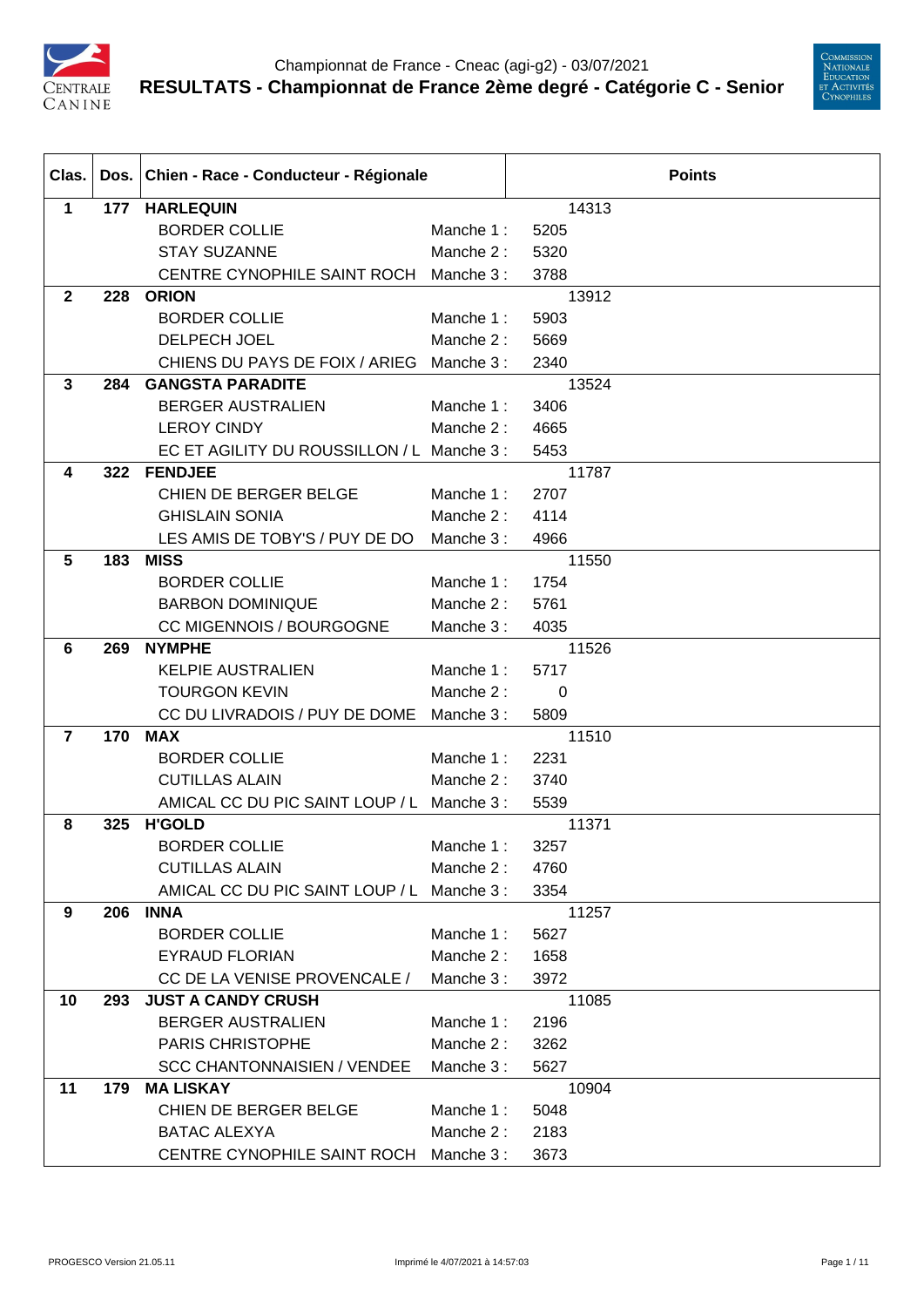| 12 | 211 | <b>LITTLE ANGEL</b>                       |           |                | 10421 |
|----|-----|-------------------------------------------|-----------|----------------|-------|
|    |     | <b>BORDER COLLIE</b>                      | Manche 1: | 4938           |       |
|    |     | <b>CHARBONNIER MARIE CLAIRE</b>           | Manche 2: | 2449           |       |
|    |     | AC D'AUBENAS / RHONE-ALPES                | Manche 3: | 3034           |       |
| 13 | 298 | <b>ICE AND FIRE</b>                       |           |                | 10283 |
|    |     | <b>DALMATIEN</b>                          | Manche 1: | 5126           |       |
|    |     | DI LEO FRÉDÉRIC                           | Manche 2: | 5157           |       |
|    |     | <b>TCC D'UCKANGE / LORRAINE</b>           | Manche 3: | 0              |       |
| 14 | 242 | <b>LINDY HOP</b>                          |           |                | 9910  |
|    |     | <b>BORDER COLLIE</b>                      | Manche 1: | 5809           |       |
|    |     | PLANQUES MICHELE                          | Manche 2: | $\Omega$       |       |
|    |     | TOULOUSE VETO AGILITY / HAUTE Manche 3 :  |           | 4101           |       |
| 15 | 313 | <b>HOUELEN</b>                            |           |                | 9895  |
|    |     | CHIEN DE BERGER BELGE                     | Manche 1: | 4527           |       |
|    |     | <b>LEBLOND NATHALIE</b>                   | Manche 2: | $\Omega$       |       |
|    |     | CC JANZE / BRETAGNE                       | Manche 3: | 5368           |       |
| 16 | 305 | <b>IGLOO</b>                              |           |                | 9725  |
|    |     | <b>BORDER COLLIE</b>                      | Manche 1: | 1453           |       |
|    |     | <b>LAURENT NOEMIE</b>                     |           |                |       |
|    |     |                                           | Manche 2: | 2369           |       |
|    |     | CANIS CLUB D'INGRE / CENTRE               | Manche 3: | 5903           |       |
| 17 | 181 | <b>NESSIE DI GIOIA</b>                    |           |                | 9589  |
|    |     | <b>KELPIE AUSTRALIEN</b>                  | Manche 1: | 3788           |       |
|    |     | <b>SCHALLER LYSIANE</b>                   | Manche 2: | 1634           |       |
|    |     | CU DES CYNOPHILES DU COIN FR              | Manche 3: | 4167           |       |
| 18 | 245 | <b>LOUNA</b>                              |           |                | 9574  |
|    |     | <b>BORDER COLLIE</b>                      | Manche 1: | 1805           |       |
|    |     | <b>FOUCHET PHILIPPE</b>                   | Manche 2: | 5855           |       |
|    |     | CAC DU FOREZ / RHONE-ALPES                | Manche 3: | 1914           |       |
| 19 | 294 | <b>IFATY-SAN</b>                          |           |                | 9494  |
|    |     | BERGER DE LA SERRA DE AIRES               | Manche 1: | 1659           |       |
|    |     | <b>JEGOU ELISABETH</b>                    | Manche 2: | 3503           |       |
|    |     | AC ANNE DE BRETAGNE / ST HUB              | Manche 3: | 4332           |       |
| 20 | 217 | <b>NESSIE</b>                             |           |                | 9415  |
|    |     | CHIEN DE BERGER BELGE                     | Manche 1: | 3909           |       |
|    |     | <b>SIMON ELISE</b>                        | Manche 2: | 3800           |       |
|    |     | CC DES PAYS DU MAINE / MAINE A Manche 3 : |           | 1706           |       |
| 21 |     | <b>262 NEVER WITHOUT YOU</b>              |           |                | 9377  |
|    |     | CHIEN DE BERGER BELGE                     | Manche 1: | 5453           |       |
|    |     | <b>BEGUE JEREMY</b>                       | Manche 2: | 3924           |       |
|    |     | CENTRE CYNOPHILE SAINT ROCH Manche 3:     |           | $\overline{0}$ |       |
| 22 | 288 | <b>LUNA</b>                               |           |                | 9212  |
|    |     | <b>BORDER COLLIE</b>                      | Manche 1: | 3495           |       |
|    |     | DROUIN ANNE-HELENE                        | Manche 2: | 0              |       |
|    |     | LES PATTES SPORTIVES / GIROND Manche 3 :  |           | 5717           |       |
| 23 | 303 | <b>N'WOOD</b>                             |           |                | 9184  |
|    |     | <b>BERGER AUSTRALIEN</b>                  | Manche 1: | 3972           |       |
|    |     | CALLAIS CÔME                              | Manche 2: | 2292           |       |
|    |     | CC DE NOTRE DAME DE GRAVENC Manche 3 :    |           | 2920           |       |
| 24 | 227 | <b>MERLIN</b>                             |           |                | 9169  |
|    |     | BERGER DES PYRENEES A FACE                | Manche 1: | 1417           |       |
|    |     | <b>JENNEQUIN CLARA</b>                    | Manche 2: | 2626           |       |
|    |     | CANY CLUB DE MARCK / ST-HUBE Manche 3 :   |           | 5126           |       |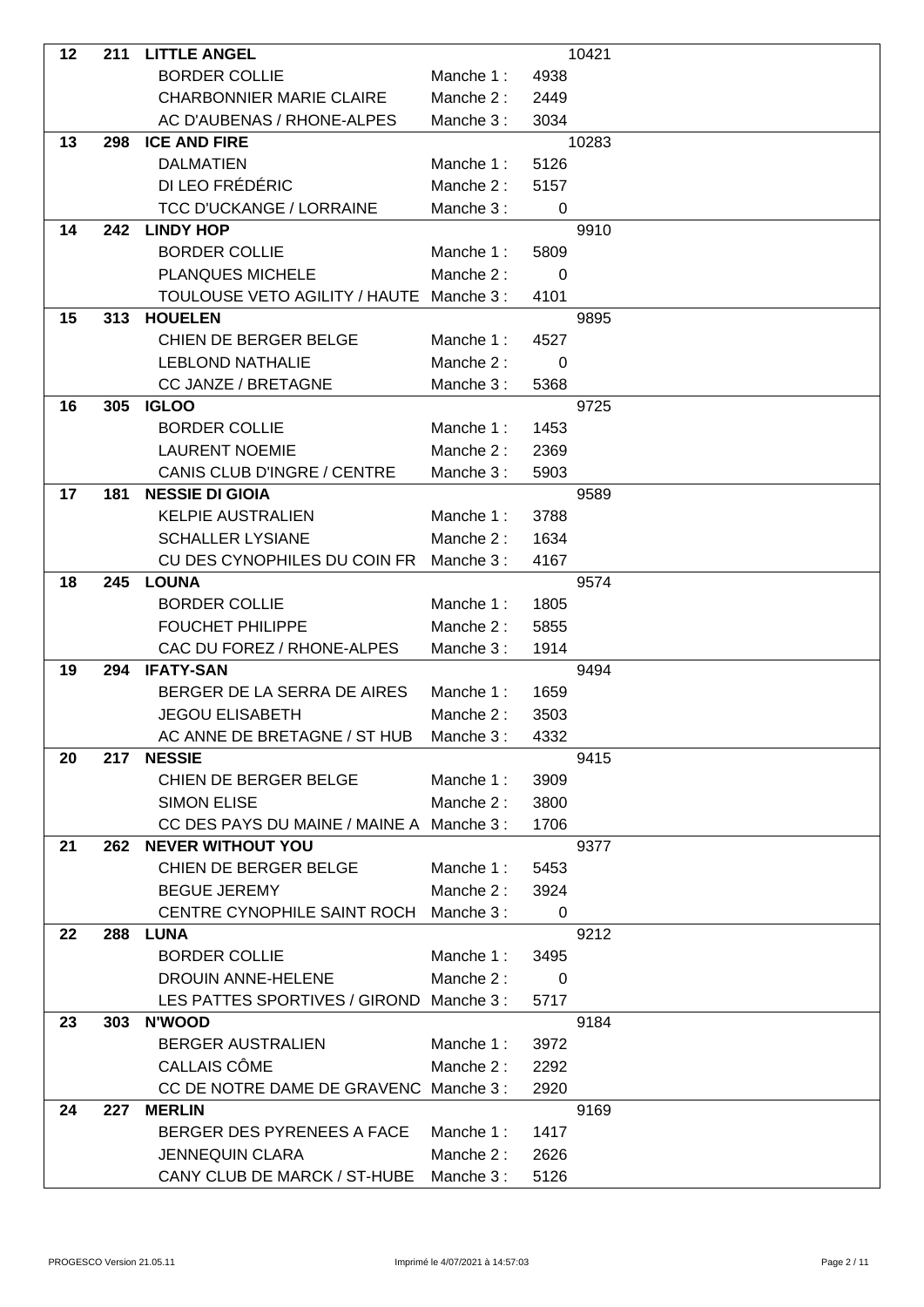| 25 | 256 | <b>MOLLY</b>                               |           |                | 9134 |
|----|-----|--------------------------------------------|-----------|----------------|------|
|    |     | <b>BERGER AUSTRALIEN</b>                   | Manche 1: | 5286           |      |
|    |     | <b>CHALLANCIN GENEVIEVE</b>                | Manche 2: | 0              |      |
|    |     | TOULOUSE VETO AGILITY / HAUTE Manche 3 :   |           | 3848           |      |
| 26 | 247 | <b>LITTLE SHEEP</b>                        |           |                | 9131 |
|    |     | <b>BORDER COLLIE</b>                       | Manche 1: | 3617           |      |
|    |     | <b>GRAUFFEL VÉRONIQUE</b>                  | Manche 2: | 1784           |      |
|    |     | TCC DE SAVERNE / BAS RHIN                  | Manche 3: | 3730           |      |
| 27 | 213 | PETRA TERRES D'AUNIS GRAND                 |           |                | 8882 |
|    |     | <b>SCHNAUZER</b>                           | Manche 1: | 3561           |      |
|    |     | <b>TAUPIN ERIC</b>                         | Manche 2: | 2016           |      |
|    |     | CLUB ROCHELAIS DU CHIEN DE T               | Manche 3: | 3305           |      |
| 28 | 185 | <b>NEVER LOSE THE HOPE</b>                 |           |                | 8855 |
|    |     | BERGER AUSTRALIEN                          | Manche 1: | 0              |      |
|    |     | <b>LEJEMBLE SOLENN</b>                     | Manche 2: | 5238           |      |
|    |     | CANIS CLUB CHARTRAIN / CENTR               | Manche 3: | 3617           |      |
| 29 | 207 | <b>GIANGO</b>                              |           |                | 8756 |
|    |     | CHIEN DE BERGER BELGE                      | Manche 1: | 1435           |      |
|    |     | <b>PASTOR CELINE</b>                       | Manche 2: | 2776           |      |
|    |     | CROCS FIDELES MIRAMAS / MIDI-C Manche 3 :  |           | 4545           |      |
| 30 | 306 | <b>MYST</b>                                |           |                | 8402 |
|    |     | <b>BORDER COLLIE</b>                       | Manche 1: | 4167           |      |
|    |     | ROBERJOT SARAH                             | Manche 2: | $\overline{0}$ |      |
|    |     | SEPTIMANIE EDUCATION SC / LAN              | Manche 3: | 4235           |      |
| 31 | 291 | <b>LUNE</b>                                |           |                | 8304 |
|    |     | <b>BERGER AUSTRALIEN</b>                   | Manche 1: | 2787           |      |
|    |     | <b>RICAUD TELMA</b>                        | Manche 2: | 2691           |      |
|    |     | <b>CLUB D'EDUCATION ET D'AGILITY</b>       | Manche 3: | 2826           |      |
| 32 | 236 | <b>I'TEA'S YOU</b>                         |           |                | 8088 |
|    |     | <b>BERGER HOLLANDAIS</b>                   | Manche 1: | 4831           |      |
|    |     | <b>VANAQUER LEA</b>                        | Manche 2: | 0              |      |
|    |     | AC D'UTILISATION DE VITRY LE FR Manche 3 : |           | 3257           |      |
| 33 | 318 | <b>MATHILDA MAGIC</b>                      |           |                | 7842 |
|    |     | <b>BORDER COLLIE</b>                       | Manche 1: | 5539           |      |
|    |     | <b>STAY SUZANNE</b>                        | Manche 2: | 0              |      |
|    |     | CENTRE CYNOPHILE SAINT ROCH                | Manche 3: | 2303           |      |
| 34 | 221 | <b>LABELLE</b>                             |           |                | 7381 |
|    |     | <b>BORDER COLLIE</b>                       | Manche 1: | 2303           |      |
|    |     | <b>TARANTOLA MAXENCE</b>                   | Manche 2: | 1985           |      |
|    |     | CECDE LA REGION ANNECIENNE /               | Manche 3: | 3093           |      |
| 35 | 216 | <b>GOLDYE</b>                              |           |                | 7317 |
|    |     | <b>BORDER COLLIE</b>                       | Manche 1: | 1943           |      |
|    |     | <b>VESTRI DANIELLE</b>                     | Manche 2: | 1866           |      |
|    |     | AC D'AUBENAS / RHONE-ALPES                 | Manche 3: | 3508           |      |
| 36 | 230 | <b>J'KHEOPS</b>                            |           |                | 7212 |
|    |     | CHIEN DE BERGER BELGE                      | Manche 1: | 1571           |      |
|    |     | <b>CARGNINO VANESSA</b>                    | Manche 2: | 3111           |      |
|    |     | CC D'UTILITE DE CADEROUSSE / M Manche 3 :  |           | 2530           |      |
| 37 | 233 | <b>NEVER-QUIT</b>                          |           |                | 7199 |
|    |     | <b>BORDER COLLIE</b>                       | Manche 1: | 1972           |      |
|    |     | VANDERGEENST AURORE                        | Manche 2: | 1318           |      |
|    |     | CC DE CHANTILLY / OISE                     | Manche 3: | 3909           |      |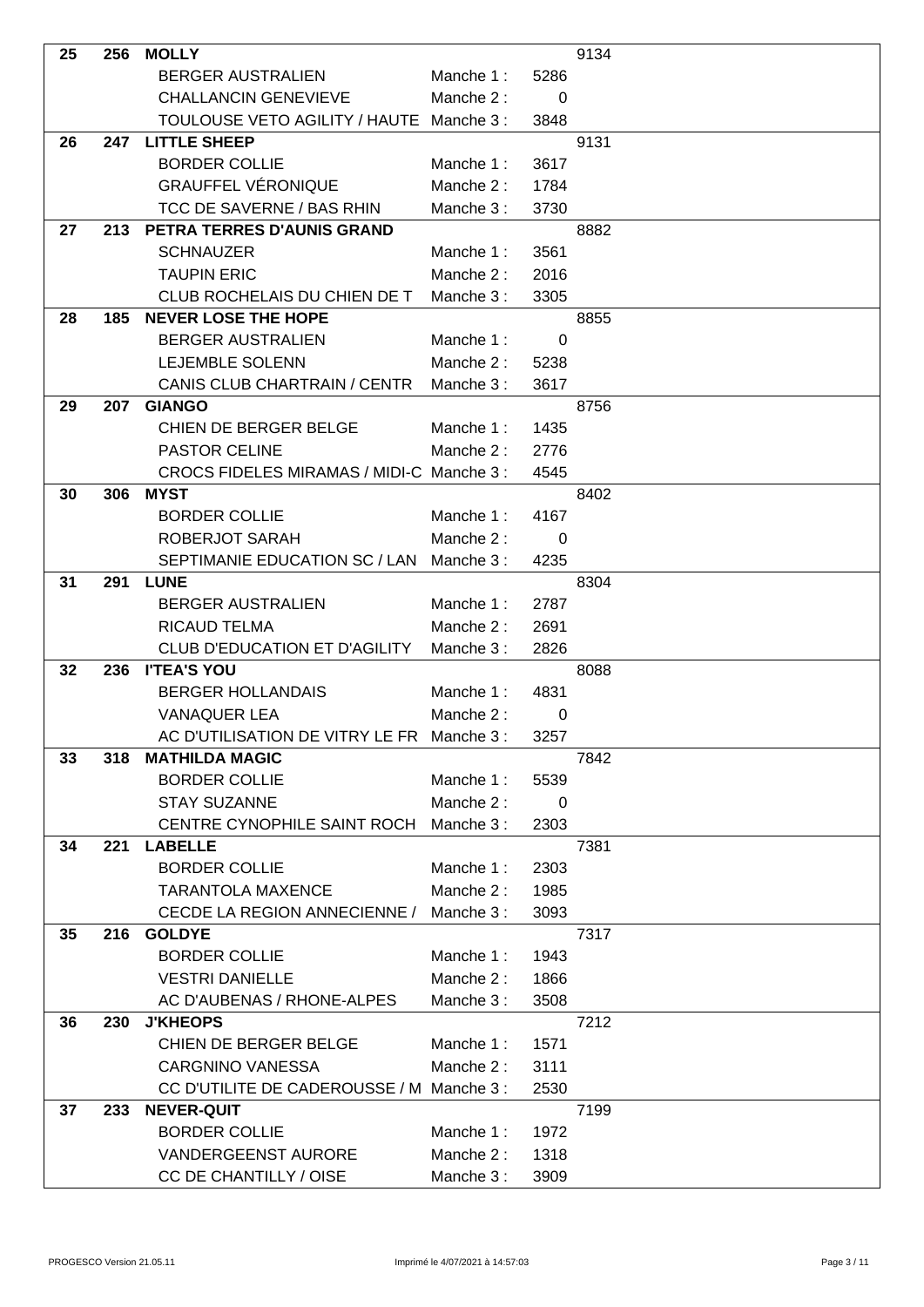| 38 | 198 | <b>LOCKNEE RED AVACANO MATO</b>           |           |             | 7035 |
|----|-----|-------------------------------------------|-----------|-------------|------|
|    |     | <b>BERGER AUSTRALIEN</b>                  | Manche 1: | 1859        |      |
|    |     | <b>MOUNIER DAVID</b>                      | Manche 2: | 3625        |      |
|    |     | CECDE FOS SUR MER / MIDI-COTE             | Manche 3: | 1551        |      |
| 39 | 310 | <b>MYSTIQUE GIRL STARLIGHT</b>            |           |             | 7032 |
|    |     | <b>BORDER COLLIE</b>                      | Manche 1: | $\mathbf 0$ |      |
|    |     | <b>FRITSCH MORGANE</b>                    | Manche 2: | 5579        |      |
|    |     | ENTENTE CYNOPHILE DE LA VALL              | Manche 3: | 1453        |      |
| 40 | 271 | <b>IMPERIAL-BLACK</b>                     |           |             | 6915 |
|    |     | <b>BERGER DE BEAUCE</b>                   | Manche 1: | 2626        |      |
|    |     | <b>BOUGEROL ETOILE</b>                    | Manche 2: | 4289        |      |
|    |     | CC DES GORGES DE LA LOIRE / V             | Manche 3: | 0           |      |
| 41 | 193 | <b>LEENOUK</b>                            |           |             | 6883 |
|    |     | <b>GOLDEN RETRIEVER</b>                   | Manche 1: | 0           |      |
|    |     | <b>BONNEAU JOELLE</b>                     | Manche 2: | 5078        |      |
|    |     | ETHS SAUTA-SEGAS / HAUTES PY              | Manche 3: | 1805        |      |
| 42 | 203 | <b>ILTON</b>                              |           |             | 6882 |
|    |     | <b>CHIEN DE BERGER BELGE</b>              | Manche 1: | 3096        |      |
|    |     | NICOLO MARTINE                            | Manche 2: | 1954        |      |
|    |     |                                           |           |             |      |
|    |     | SEPTIMANIE EDUCATION SC / LAN             | Manche 3: | 1832        |      |
| 43 |     | <b>187 IRIS</b>                           |           |             | 6808 |
|    |     | RETRIEVER DE LA NOUVELLE ECO Manche 1 :   |           | 1614        |      |
|    |     | <b>LAURENT ANNE</b>                       | Manche 2: | 2505        |      |
|    |     | CC D'UTILISATION DE TIERCELET /           | Manche 3: | 2689        |      |
| 44 | 273 | <b>GRIBOUILLE</b>                         |           |             | 6788 |
|    |     | <b>COLLIE A POIL COURT</b>                | Manche 1: | 0           |      |
|    |     | <b>WLAZLO SOPHIE</b>                      | Manche 2: | 3332        |      |
|    |     | <b>COMPIEGNE EC / OISE</b>                | Manche 3: | 3456        |      |
| 45 | 246 | <b>ISEULT PINK RIBBON</b>                 |           |             | 6538 |
|    |     | CHIEN DE BERGER BELGE                     | Manche 1: | 0           |      |
|    |     | CHESNEL JEAN MARIE                        | Manche 2: | 4474        |      |
|    |     | ESC DIEPPOIS / SEINE-MARITIME             | Manche 3: | 2064        |      |
| 46 | 178 | <b>JADORE</b>                             |           |             | 6481 |
|    |     | <b>BEARDED COLLIE</b>                     | Manche 1: | 1914        |      |
|    |     | <b>THOMAS CAROLINE</b>                    | Manche 2: | 1811        |      |
|    |     | CANISPORT 32 / GERS                       | Manche 3: | 2756        |      |
| 47 | 192 | <b>MYSTIC BLACK</b>                       |           |             | 6431 |
|    |     | <b>BORDER COLLIE</b>                      | Manche 1: | 4101        |      |
|    |     | PERROCHON EMILIE                          | Manche 2: | 2330        |      |
|    |     | A'VAUX CHIENS / BOURBONNAIS               | Manche 3: | 0           |      |
| 48 | 239 | <b>LEEROY</b>                             |           |             | 6417 |
|    |     | CHIEN DE BERGER BELGE                     | Manche 1: | 0           |      |
|    |     | RICARD ROBERT                             | Manche 2: | 5000        |      |
|    |     | CROCS FIDELES MIRAMAS / MIDI-C Manche 3 : |           | 1417        |      |
| 49 | 320 | <b>JACOB</b>                              |           |             | 6374 |
|    |     | <b>BERGER AUSTRALIEN</b>                  | Manche 1: | 0           |      |
|    |     | HINCKELLRIN LAETITIA                      | Manche 2: | 4844        |      |
|    |     | CLUB PICARD DU CHIEN DE DETE              | Manche 3: | 1530        |      |
| 50 | 190 | IPK                                       |           |             | 6368 |
|    |     | CHIEN DE BERGER BELGE                     | Manche 1: | $\mathbf 0$ |      |
|    |     | <b>FOURCADE CLAIRE</b>                    | Manche 2: | 1503        |      |
|    |     | CENTRE CYNOPHILE SAINT ROCH Manche 3:     |           | 4865        |      |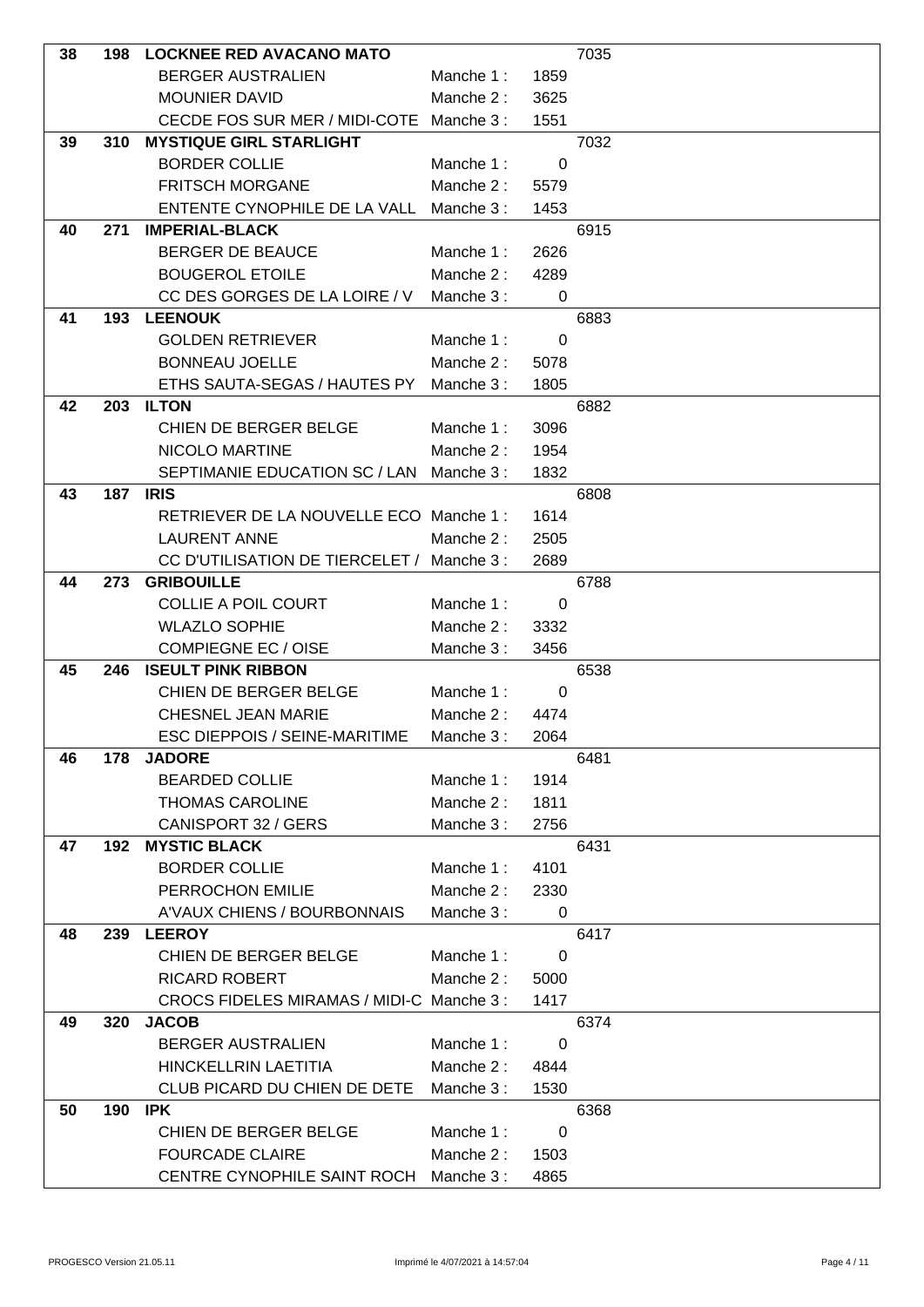| 51 | 188 | <b>NOSCO OISEAU</b>                        |           |                | 6365 |
|----|-----|--------------------------------------------|-----------|----------------|------|
|    |     | <b>BORDER COLLIE</b>                       | Manche 1: | 2378           |      |
|    |     | <b>JORET PASCAL</b>                        | Manche 2: | 3987           |      |
|    |     | <b>CC VANNETAIS / BRETAGNE</b>             | Manche 3: | 0              |      |
| 52 | 300 | <b>JELLIE JEEN</b>                         |           |                | 6357 |
|    |     | <b>BERGER AUSTRALIEN</b>                   | Manche 1: | 3152           |      |
|    |     | <b>LALLEMANT EMILIE</b>                    | Manche 2: | $\Omega$       |      |
|    |     | CC D'UTILITE DE CADEROUSSE / M Manche 3 :  |           | 3205           |      |
| 53 | 229 | <b>LAOUEN</b>                              |           |                | 6283 |
|    |     | CHIEN DE BERGER BELGE                      | Manche 1: | 2457           |      |
|    |     | PASTEZEUR ELODIE                           | Manche 2: | 2255           |      |
|    |     | <b>CC SAINT ANDRE / BRETAGNE</b>           | Manche 3: | 1571           |      |
| 54 | 176 | <b>GRANY</b>                               |           |                | 6202 |
|    |     | CHIEN DE BERGER BELGE                      | Manche 1: | 0              |      |
|    |     | L HENORET CATHERINE                        | Manche 2: | 1443           |      |
|    |     | <b>CC SAINT ANDRE / BRETAGNE</b>           |           |                |      |
| 55 | 237 | <b>OPALE DE GRIMMAUPRES</b>                | Manche 3: | 4759           | 6087 |
|    |     | <b>BORDER COLLIE</b>                       |           |                |      |
|    |     |                                            | Manche 1: | 1530           |      |
|    |     | <b>DELAITE PHILIPPE</b>                    | Manche 2: | 4557           |      |
|    |     | SC SEDANAIS / CHAMPAGNE-ARD                | Manche 3: | 0              |      |
| 56 | 208 | <b>INES</b>                                |           |                | 6044 |
|    |     | <b>BORDER COLLIE</b>                       | Manche 1: | 3848           |      |
|    |     | <b>SCHAEFFER PASCAL</b>                    | Manche 2: | 0              |      |
|    |     | TCC DE SAVERNE / BAS RHIN                  | Manche 3: | 2196           |      |
| 57 | 296 | <b>JUST-MINNIE</b>                         |           |                | 5901 |
|    |     | <b>BORDER COLLIE</b>                       | Manche 1: | 2340           |      |
|    |     | <b>CADORET ENOLA</b>                       | Manche 2: | 3561           |      |
|    |     | CANI CLUB DE LA COTE DE JADE /             | Manche 3: | 0              |      |
| 58 | 194 | <b>JAPSY</b>                               |           |                | 5882 |
|    |     | CHIEN DE BERGER BELGE                      | Manche 1: | 2921           |      |
|    |     | <b>CLAIRET MICHEL</b>                      | Manche 2: | 1369           |      |
|    |     | <b>CC GEMMOIS / VENDEE</b>                 | Manche 3: | 1592           |      |
| 59 | 253 | <b>HONEY SKY</b>                           |           |                | 5863 |
|    |     | <b>BERGER AUSTRALIEN</b>                   | Manche 1: | 2002           |      |
|    |     | NEVEU DOMINIQUE                            | Manche 2: | 3861           |      |
|    |     | CC DE LA TOUR D'ARIEGE / ARIEG             | Manche 3: | $\overline{0}$ |      |
| 60 | 265 | <b>LIEDOWN DREAM COBALT</b>                |           |                | 5833 |
|    |     | <b>BERGER AUSTRALIEN</b>                   | Manche 1: | 2064           |      |
|    |     | <b>CHARPY CHRISTELLE</b>                   | Manche 2: | 1335           |      |
|    |     | CC MIGENNOIS / BOURGOGNE                   | Manche 3: | 2434           |      |
| 61 | 323 | <b>PROUST SWEETY PUNK</b>                  |           |                | 5821 |
|    |     | CHIEN NU DU PEROU                          | Manche 1: | 2417           |      |
|    |     | <b>FRISON AMANDA</b>                       | Manche 2: | 0              |      |
|    |     | ESPACE CANIN GEISPOLSHEIM / B Manche 3 :   |           | 3404           |      |
| 62 | 324 | <b>GUMMY</b>                               |           |                | 5685 |
|    |     | CHIEN DE BERGER BELGE                      | Manche 1: | 1832           |      |
|    |     | ETRILLARD MICKAELLE                        | Manche 2: | 1757           |      |
|    |     | AMICAL CC DU PIC SAINT LOUP / L Manche 3 : |           | 2096           |      |
| 63 | 270 | <b>HELIA</b>                               |           |                | 5506 |
|    |     | <b>BORDER COLLIE</b>                       | Manche 1: | 4296           |      |
|    |     | PERRIER DOMINIQUE                          | Manche 2: | 1210           |      |
|    |     | AC DE L'ISLE SUR LA SORGUE / MI Manche 3 : |           | 0              |      |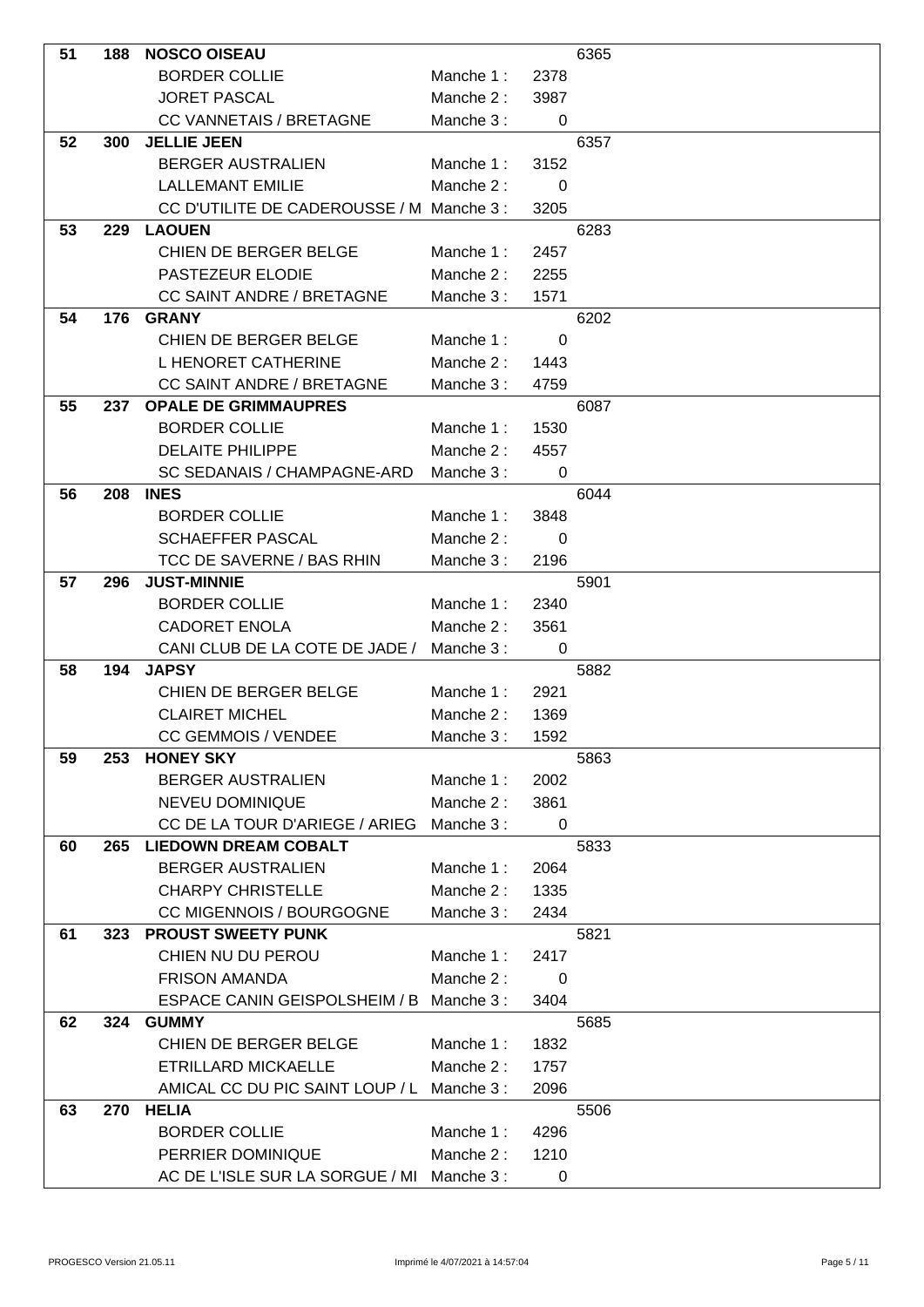| 64 | 286 | <b>GIBBS JETHRO</b>                        |           |             | 5491 |
|----|-----|--------------------------------------------|-----------|-------------|------|
|    |     | <b>BERGER AUSTRALIEN</b>                   | Manche 1: | 0           |      |
|    |     | <b>GAUTHIER LAURENT</b>                    | Manche 2: | 5491        |      |
|    |     | CC DE RENNES-CESSON / BRETA                | Manche 3: | 0           |      |
| 65 | 235 | <b>FANTASTIC FEATURE'S ELCOUMB</b>         |           |             | 5420 |
|    |     | <b>CANICHE</b>                             | Manche 1: | 2096        |      |
|    |     | <b>MAS JOELLE</b>                          | Manche 2: | 1924        |      |
|    |     | TOUTOU'S CLUB 87 / HAUTE VIENN Manche 3 :  |           | 1400        |      |
| 66 | 172 | <b>NAPOLEON SWEETY PUNK</b>                |           |             | 5405 |
|    |     | CHIEN NU DU PEROU                          | Manche 1: | 0           |      |
|    |     | <b>FRISON AMANDA</b>                       | Manche 2: | 5405        |      |
|    |     | ESPACE CANIN GEISPOLSHEIM / B Manche 3 :   |           | 0           |      |
| 67 | 280 | <b>NAYA</b>                                |           |             | 5368 |
|    |     | <b>BORDER COLLIE</b>                       | Manche 1: | 5368        |      |
|    |     | <b>LUTRINGER JEAN PAUL</b>                 | Manche 2: | 0           |      |
|    |     | CU DES CYNOPHILES DU COIN FR               | Manche 3: | 0           |      |
| 68 | 234 | <b>JURGEN</b>                              |           |             | 5296 |
|    |     | <b>BERGER ALLEMAND</b>                     | Manche 1: | 2129        |      |
|    |     | <b>GADE OLIVIER</b>                        | Manche 2: | 1387        |      |
|    |     | CECDES BORDS DE GARONNE / GI Manche 3 :    |           | 1780        |      |
| 69 | 199 | <b>MY NAME IS MOSHI - MOSHI</b>            |           |             | 5286 |
|    |     | <b>BERGER AUSTRALIEN</b>                   | Manche 1: | 0           |      |
|    |     | <b>WOLFFER RANY</b>                        | Manche 2: | 0           |      |
|    |     | TCC D'ERSTEIN / BAS RHIN                   | Manche 3: | 5286        |      |
| 70 | 314 | <b>JASE</b>                                |           |             | 5205 |
|    |     | CHIEN DE BERGER BELGE                      | Manche 1: | 0           |      |
|    |     | <b>DUTECH MICHEL</b>                       | Manche 2: | 0           |      |
|    |     | MOUSQUETAIRES AGILITY / GERS               | Manche 3: | 5205        |      |
| 71 | 222 | <b>JAMIE</b>                               |           |             | 5157 |
|    |     | <b>BORDER COLLIE</b>                       | Manche 1: | $\mathbf 0$ |      |
|    |     | <b>AUROUET MICHELE</b>                     | Manche 2: | 2890        |      |
|    |     | <b>CC DE BEAUCE / CENTRE</b>               | Manche 3: | 2267        |      |
| 72 | 200 | <b>HAVANE</b>                              |           |             | 5057 |
|    |     | <b>BERGER DE PICARDIE</b>                  | Manche 1: | 1350        |      |
|    |     | <b>GIGUET MONIQUE</b>                      | Manche 2: | 2048        |      |
|    |     | VERY CC DE BOURGBARRE / BRET Manche 3 :    |           | 1659        |      |
| 73 | 289 | <b>LEIKO BLACK SUGAR</b>                   |           |             | 5028 |
|    |     | <b>BERGER AUSTRALIEN</b>                   | Manche 1: | 1682        |      |
|    |     | <b>ABERIDE MARION</b>                      | Manche 2: | 1732        |      |
|    |     | <b>ESC MONTALBANAIS / BRETAGNE</b>         | Manche 3: | 1614        |      |
| 74 |     | <b>264 IRIS</b>                            |           |             | 4898 |
|    |     | BERGER DES PYRENEES A FACE                 | Manche 1: | 1383        |      |
|    |     | PEUPLE ANNE                                | Manche 2: | 1482        |      |
|    |     | AC D'ARMBOUTS CAPPEL / ST-HU               | Manche 3: | 2033        |      |
| 75 | 327 | <b>FUT'EY</b>                              |           |             | 4886 |
|    |     | CHIEN DE BERGER BELGE                      | Manche 1: | 1730        |      |
|    |     | <b>BOUISSET CHANTAL</b>                    | Manche 2: | 1838        |      |
|    |     | AC DE L'ISLE SUR LA SORGUE / MI Manche 3 : |           | 1318        |      |
| 76 | 243 | <b>LUTECE</b>                              |           |             | 4842 |
|    |     | CHIEN DE BERGER BELGE                      | Manche 1: | 2267        |      |
|    |     | RIOUAL PATRICK                             | Manche 2: | 2575        |      |
|    |     | EDUCATION SPORTIVE CANINE DE Manche 3 :    |           | 0           |      |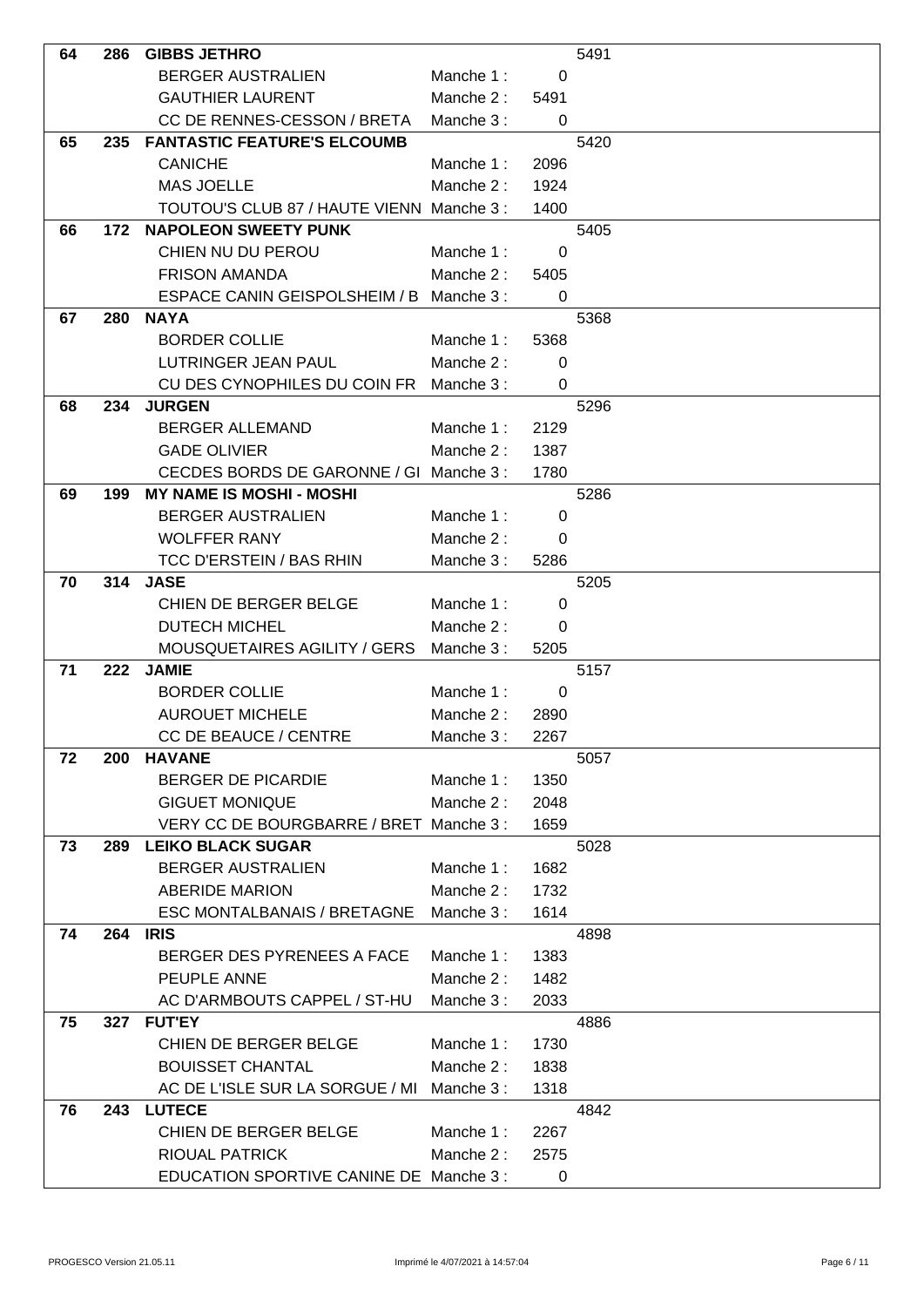| 77 | 169 | <b>LYNX</b>                             |           |             | 4710 |
|----|-----|-----------------------------------------|-----------|-------------|------|
|    |     | CHIEN DE BERGER BELGE                   | Manche 1: | 1333        |      |
|    |     | <b>BROWNING FRANCES</b>                 | Manche 2: | 1405        |      |
|    |     | ESC CHATELLERAUDAIS / POITOU            | Manche 3: | 1972        |      |
| 78 | 173 | <b>LUCKY</b>                            |           |             | 4708 |
|    |     | CHIEN DE BERGER BELGE                   | Manche 1: | 1366        |      |
|    |     | <b>GHISLAIN SONIA</b>                   | Manche 2: | 1588        |      |
|    |     | LES AMIS DE TOBY'S / PUY DE DO          | Manche 3: | 1754        |      |
| 79 | 268 | <b>DESTINY DEL SUD SALENTO</b>          |           |             | 4637 |
|    |     | <b>BOXER</b>                            | Manche 1: | 4637        |      |
|    |     | <b>LAURENT JULIETTE</b>                 | Manche 2: | 0           |      |
|    |     | CC MADELEINOIS / ST-HUBERT-DU           | Manche 3: | 0           |      |
| 80 | 175 | <b>MACHO</b>                            |           |             | 4565 |
|    |     | <b>BERGER AUSTRALIEN</b>                | Manche 1: | 1706        |      |
|    |     | <b>HINCKELLRIN LAETITIA</b>             | Manche 2: | 1424        |      |
|    |     | CLUB PICARD DU CHIEN DE DETE            | Manche 3: | 1435        |      |
| 81 | 292 | <b>JAZZ</b>                             |           |             | 4409 |
|    |     | <b>BERGER ALLEMAND</b>                  | Manche 1: | 1510        |      |
|    |     | <b>BONNETY-GUIDA SYLVIE</b>             | Manche 2: | 1566        |      |
|    |     | AIX SC / MIDI-COTE D'AZUR               | Manche 3: | 1333        |      |
| 82 | 184 | <b>INDIAN LEGEND DITE ZIA</b>           |           |             | 4397 |
|    |     | <b>BORDER COLLIE</b>                    | Manche 1: | 2538        |      |
|    |     | <b>BEGUE ESTEBAN</b>                    | Manche 2: | $\mathbf 0$ |      |
|    |     | CC LEI CADEOU DE LA BOURINE /           | Manche 3: | 1859        |      |
| 83 | 212 | <b>IRKOS</b>                            |           |             | 4310 |
|    |     | <b>BERGER ALLEMAND</b>                  | Manche 1: | 2162        |      |
|    |     | <b>DUTEMS FRANCK</b>                    | Manche 2: | 2148        |      |
|    |     | ENTENTE CYNOPHILE TOURNAN-              | Manche 3: | 0           |      |
| 84 | 257 | MEL                                     |           |             | 4295 |
|    |     | CHIEN DE BERGER BELGE                   | Manche 1: | 0           |      |
|    |     | LARDANCHET JEAN-CLAUDE                  | Manche 2: | 2409        |      |
|    |     | CENTRE CYNOPHILE SAINT ROCH Manche 3:   |           | 1886        |      |
| 85 | 186 | <b>LAMILOU</b>                          |           |             | 4145 |
|    |     | <b>BERGER AUSTRALIEN</b>                | Manche 1: | 1302        |      |
|    |     | <b>RAGUIN SANDRINE</b>                  | Manche 2: | 1352        |      |
|    |     | PAT'AGILES DE CORMERY / CENT            | Manche 3: | 1491        |      |
| 86 | 309 | <b>LYNKA</b>                            |           |             | 4108 |
|    |     | <b>BORDER COLLIE</b>                    | Manche 1: | 2497        |      |
|    |     | <b>JEANTET MARC</b>                     | Manche 2: | 1611        |      |
|    |     | EC DU DARDAILLON / LANGUEDOC Manche 3 : |           | 0           |      |
| 87 | 321 | <b>GUERMITT</b>                         |           |             | 4048 |
|    |     | CHIEN DE BERGER BELGE                   | Manche 1: | 1886        |      |
|    |     | <b>GICQUEL ANNE</b>                     | Manche 2: | 0           |      |
|    |     | ECOLE D'EC DE SAINT BRIEUC / B          | Manche 3: | 2162        |      |
| 88 |     | <b>302 LION</b>                         |           |             | 4035 |
|    |     | <b>BORDER COLLIE</b>                    | Manche 1: | 4035        |      |
|    |     | <b>FRIEDE LAURE</b>                     | Manche 2: | 0           |      |
|    |     | CECDES BORDS DE GARONNE / GI Manche 3 : |           | 0           |      |
| 89 |     | <b>214 LOKI</b>                         |           |             | 4024 |
|    |     | <b>KELPIE AUSTRALIEN</b>                | Manche 1: | 0           |      |
|    |     | MOUILLET GERARD                         | Manche 2: | 1895        |      |
|    |     | SPORT ET DRESSAGE CANINS TR Manche 3:   |           | 2129        |      |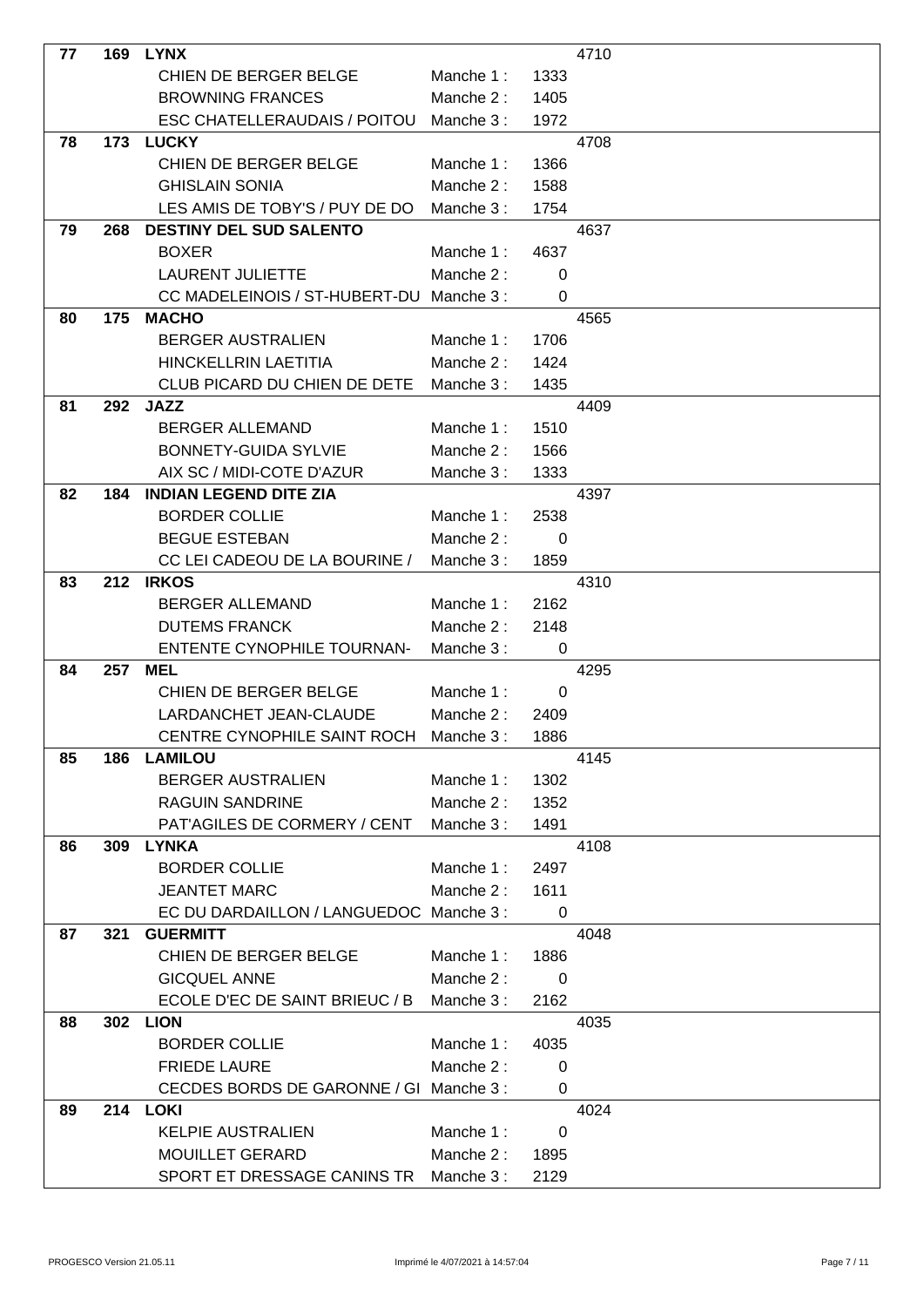| 90  | 275 | <b>FIDJI GOLD</b>                          |           |             | 3952 |
|-----|-----|--------------------------------------------|-----------|-------------|------|
|     |     | <b>COLLIE A POIL LONG</b>                  | Manche 1: | 1400        |      |
|     |     | <b>ANDREONI MARC</b>                       | Manche 2: | 1169        |      |
|     |     | CC OLLIOULAIS DE DRESSAGE / MI Manche 3 :  |           | 1383        |      |
| 91  | 279 | <b>HYOUK</b>                               |           |             | 3811 |
|     |     | <b>BORDER COLLIE</b>                       | Manche 1: | $\mathbf 0$ |      |
|     |     | PEUPLE MARCEL                              | Manche 2: | 2081        |      |
|     |     | AC D'ARMBOUTS CAPPEL / ST-HU               | Manche 3: | 1730        |      |
| 92  | 195 | <b>IRKA</b>                                |           |             | 3770 |
|     |     | CHIEN DE BERGER BELGE                      | Manche 1: | 1287        |      |
|     |     | <b>BERT MARIE</b>                          | Manche 2: | 1196        |      |
|     |     | <b>GERGY ESC / BOURGOGNE</b>               | Manche 3: | 1287        |      |
| 93  | 197 | <b>NAHIA</b>                               |           |             | 3730 |
|     |     | <b>BORDER COLLIE</b>                       | Manche 1: | 3730        |      |
|     |     | <b>GOURDON NADINE</b>                      | Manche 2: | 0           |      |
|     |     | ETHS SAUTA-SEGAS / HAUTES PY               | Manche 3: | 0           |      |
| 94  | 204 | <b>JUMPING JACK FLASH</b>                  |           |             | 3693 |
|     |     | <b>KELPIE AUSTRALIEN</b>                   | Manche 1: | $\Omega$    |      |
|     |     | PELLETREAU DIDIER                          | Manche 2: | 1462        |      |
|     |     | T. N. T. MARSAC / CHARENTE                 | Manche 3: | 2231        |      |
| 95  | 226 | <b>MOLY</b>                                |           |             | 3682 |
|     |     | CHIEN DE BERGER BELGE                      | Manche 1: | 0           |      |
|     |     | <b>LEMARINIER RACHEL</b>                   | Manche 2: | 3682        |      |
|     |     | CC DE OUISTREHAM RIVA-BELLA                | Manche 3: | 0           |      |
| 96  | 238 | <b>MAD MAX</b>                             |           |             | 3562 |
|     |     | <b>BORDER COLLIE</b>                       | Manche 1: | 0           |      |
|     |     | <b>FERRERO JEREMY</b>                      | Manche 2: | $\Omega$    |      |
|     |     | TOUTOU'S CLUB 87 / HAUTE VIENN Manche 3 :  |           | 3562        |      |
| 97  | 171 | <b>GIN-TONIC</b>                           |           |             | 3480 |
|     |     | CHIEN DE BERGER BELGE                      | Manche 1: | 0           |      |
|     |     | ETRILLARD MICKAELLE                        | Manche 2: | 2114        |      |
|     |     | AMICAL CC DU PIC SAINT LOUP / L Manche 3 : |           | 1366        |      |
| 98  | 225 | <b>ISLANDE</b>                             |           |             | 3407 |
|     |     | <b>BERGER AUSTRALIEN</b>                   | Manche 1: | 0           |      |
|     |     | <b>GOUNON MARIE</b>                        | Manche 2: | 3407        |      |
|     |     | CECDE SAINT FERREOL D'AUROU                | Manche 3: | $\Omega$    |      |
| 99  |     | 258 HEYGIBBS                               |           |             | 3342 |
|     |     | CHIEN DE BERGER BELGE                      | Manche 1: | 0           |      |
|     |     | <b>DUPLAIX LAURENCE</b>                    | Manche 2: | 1706        |      |
|     |     | SPORT CYNOPHILE ARPAJONNAIS                | Manche 3: | 1636        |      |
| 100 | 282 | <b>HAVANE</b>                              |           |             | 3341 |
|     |     | <b>BERGER AUSTRALIEN</b>                   | Manche 1: | 3341        |      |
|     |     | <b>JANIN CELINE</b>                        | Manche 2: | 0           |      |
|     |     | CROCS FIDELES MIRAMAS / MIDI-C Manche 3 :  |           | 0           |      |
| 101 | 218 | <b>JEDAI</b>                               |           |             | 3023 |
|     |     | <b>BERGER AUSTRALIEN</b>                   | Manche 1: | 1551        |      |
|     |     | DAVIES YANN                                | Manche 2: | 0           |      |
|     |     | CECDE MONT DE MARSAN / LAND                | Manche 3: | 1472        |      |
| 102 | 319 | <b>JESSIE</b>                              |           |             | 2948 |
|     |     | CHIEN DE BERGER BELGE                      | Manche 1: | 0           |      |
|     |     | L HENORET CATHERINE                        | Manche 2: | 2948        |      |
|     |     | <b>CC SAINT ANDRE / BRETAGNE</b>           | Manche 3: | 0           |      |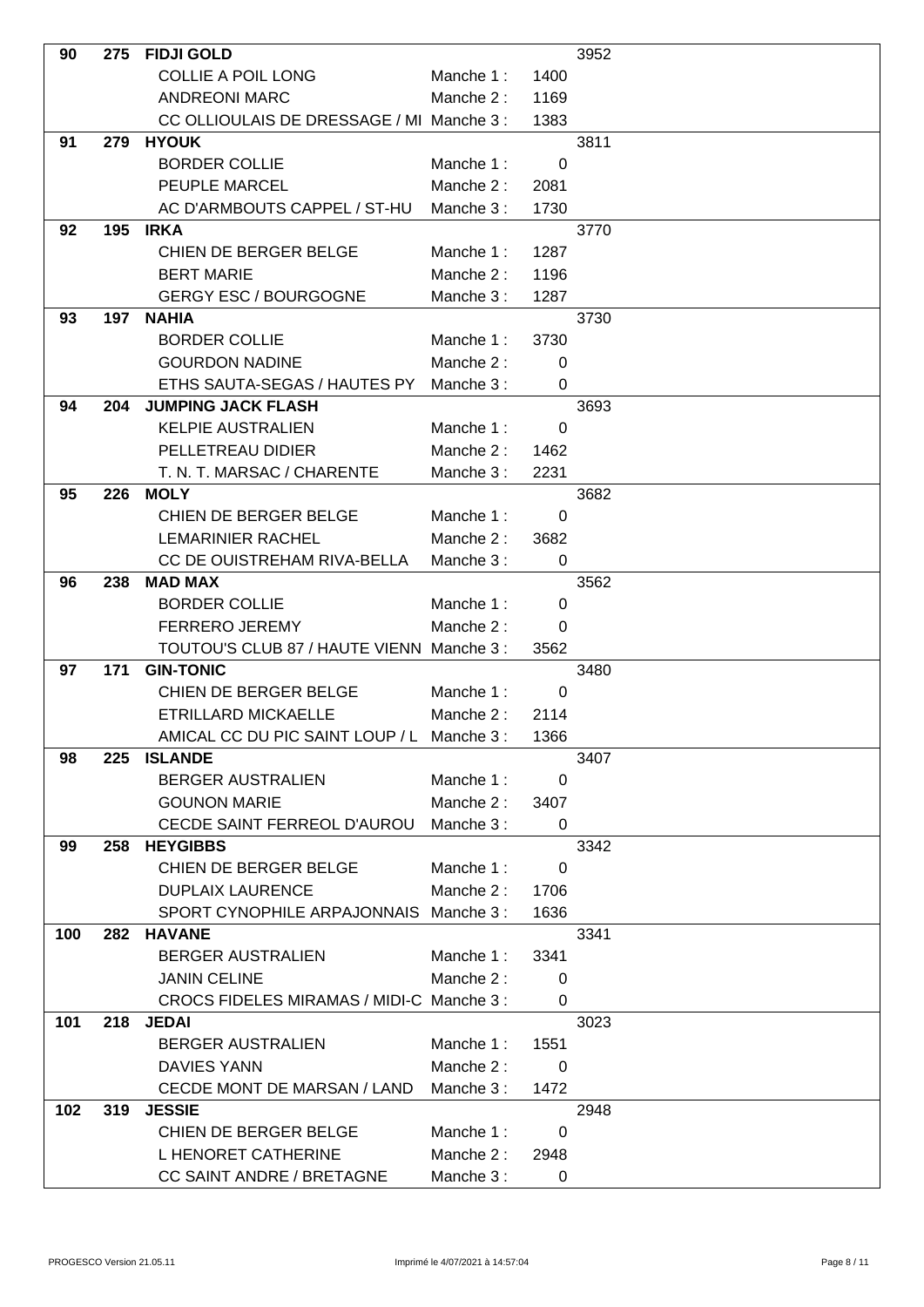| 103 | 311 | <b>MUMPS</b>                                 |           |                          | 2865 |
|-----|-----|----------------------------------------------|-----------|--------------------------|------|
|     |     | <b>SETTER ANGLAIS</b>                        | Manche 1: | 0                        |      |
|     |     | <b>PASCAL ISABELLE</b>                       | Manche 2: | 1183                     |      |
|     |     | CC EDUC'AGYL DU VAL D'AZUR / M Manche 3 :    |           | 1682                     |      |
| 104 | 232 | <b>INDIA-APACHE</b>                          |           |                          | 2851 |
|     |     | <b>BERGER AUSTRALIEN</b>                     | Manche 1: | 2851                     |      |
|     |     | <b>LEONE ALAIN</b>                           | Manche 2: | 0                        |      |
|     |     | <b>ENTENTE CYNOPHILE TOURNAN-</b>            | Manche 3: | 0                        |      |
| 105 | 263 | <b>MAC</b>                                   |           |                          | 2836 |
|     |     | BRAQUE ALLEMAND A POIL COUR                  | Manche 1: | 0                        |      |
|     |     | DAURA ANNABELLE                              | Manche 2: | 2836                     |      |
|     |     | SC ARDECHOIS / RHONE-ALPES                   | Manche 3: | $\Omega$                 |      |
| 106 | 201 | <b>LECKY</b>                                 |           |                          | 2831 |
|     |     | <b>BORDER COLLIE</b>                         | Manche 1: | 1592                     |      |
|     |     | <b>SEAGO MICHAEL</b>                         | Manche 2: | 1239                     |      |
|     |     | ESC CHATELLERAUDAIS / POITOU                 | Manche 3: | 0                        |      |
| 107 | 196 | <b>IROISE</b>                                |           |                          | 2620 |
|     |     | <b>BEARDED COLLIE</b>                        | Manche 1: | 0                        |      |
|     |     | <b>GILLET ANNE</b>                           | Manche 2: | 1270                     |      |
|     |     | ENTENTE CYNOPHILE DU MIDI-TA                 | Manche 3: | 1350                     |      |
| 108 | 210 | <b>LYNKA</b>                                 |           |                          | 2610 |
|     |     | <b>BERGER BLANC SUISSE</b>                   | Manche 1: | 0                        |      |
|     |     | LELEUX YOLANDE                               | Manche 2: | 0                        |      |
|     |     | CC CARCASSONNAIS / LANGUEDO                  | Manche 3: | 2610                     |      |
| 109 | 252 | <b>LADY BLUE MOON</b>                        |           |                          | 2587 |
|     |     | <b>BEARDED COLLIE</b>                        | Manche 1: | $\Omega$                 |      |
|     |     | <b>REY MAURICE</b>                           | Manche 2: | 1285                     |      |
|     |     | ESC UJB DE SAINT-DIZIER / CHAM               | Manche 3: | 1302                     |      |
| 110 | 326 | <b>IGGY GREEN RIBBON</b>                     |           |                          | 2572 |
|     |     | CHIEN DE BERGER BELGE                        | Manche 1: | 1318                     |      |
|     |     | <b>BROWNING FRANCES</b>                      | Manche 2: | 1254                     |      |
|     |     | ESC CHATELLERAUDAIS / POITOU Manche 3 :      |           | $\overline{\phantom{0}}$ |      |
| 111 | 182 | <b>J'BRAN STARK</b>                          |           |                          | 2219 |
|     |     | <b>BERGER AUSTRALIEN</b>                     | Manche 1: | 0                        |      |
|     |     | <b>ESCHBACH BRIGITTE</b>                     | Manche 2: | 2219                     |      |
|     |     | SCC DE L'ETOILE / MIDI-COTE D'AZ Manche 3 :  |           | 0                        |      |
| 112 | 231 | EL HECHIZO IAXELLE                           |           |                          | 2033 |
|     |     | <b>BORDER COLLIE</b><br><b>BELLOC LEONCE</b> | Manche 1: | 2033                     |      |
|     |     |                                              | Manche 2: | 0                        |      |
| 113 | 174 | CENTRE CYNOPHILE SAINT ROCH<br><b>JANE</b>   | Manche 3: | 0                        | 2002 |
|     |     | CHIEN DE BERGER BELGE                        | Manche 1: | 0                        |      |
|     |     | <b>GICQUEL ANNE</b>                          | Manche 2: | 0                        |      |
|     |     | ECOLE D'EC DE SAINT BRIEUC / B               | Manche 3: | 2002                     |      |
| 114 | 215 | <b>LET'S RISE KAI SHEPTER</b>                |           |                          | 1943 |
|     |     | <b>BORDER COLLIE</b>                         | Manche 1: | 0                        |      |
|     |     | <b>RENAUD MICKAEL</b>                        | Manche 2: | 0                        |      |
|     |     | CC CHAUMONT CHOIGNES / CHAM Manche 3 :       |           | 1943                     |      |
| 115 | 301 | <b>MY BABY BOO</b>                           |           |                          | 1780 |
|     |     | <b>BORDER COLLIE</b>                         | Manche 1: | 1780                     |      |
|     |     | <b>MARTIN LISON</b>                          | Manche 2: | 0                        |      |
|     |     | CC DU TOULOIS / LORRAINE                     | Manche 3: | 0                        |      |
|     |     |                                              |           |                          |      |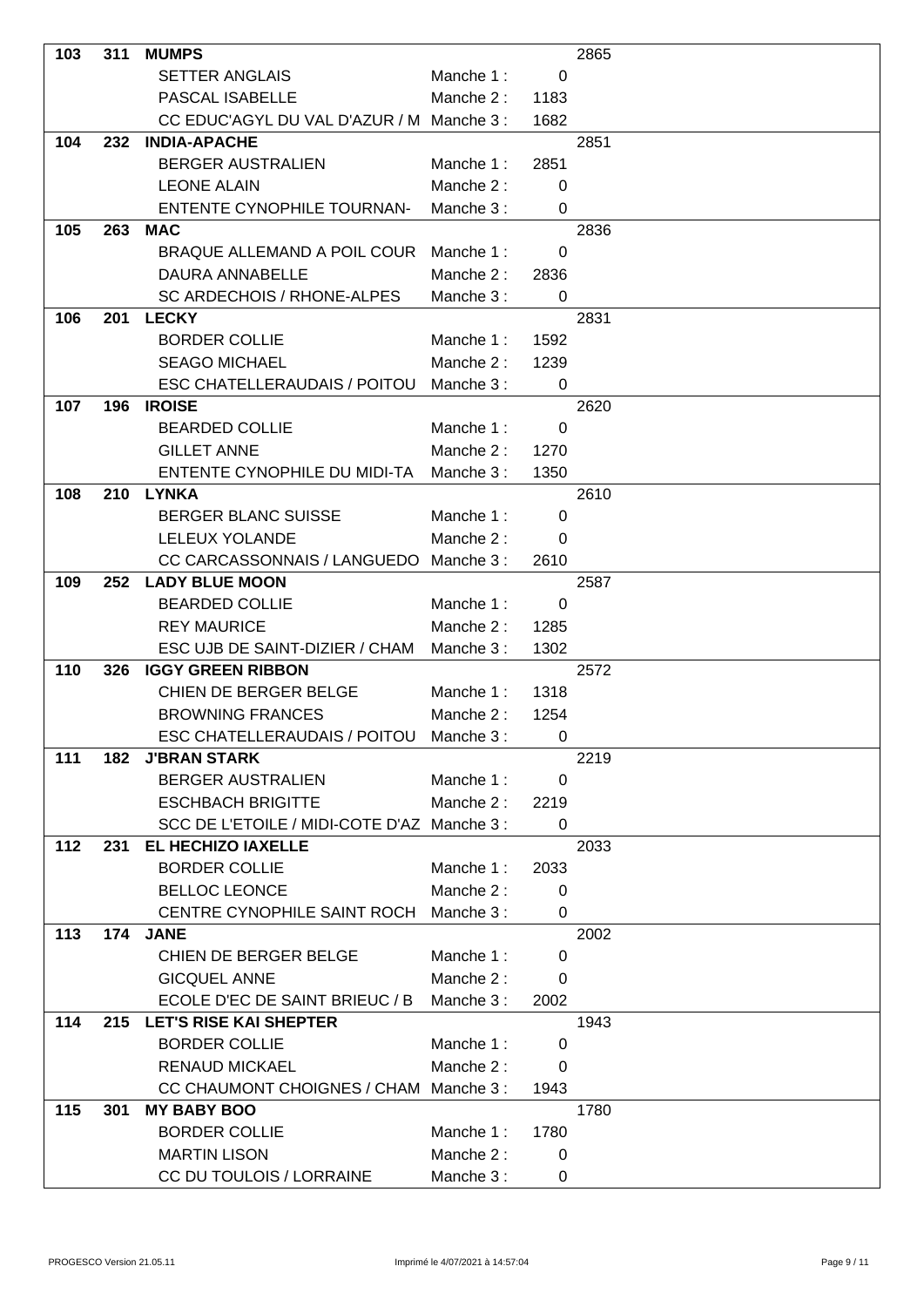| 116 | 191 | <b>NAWAK</b>                               |           |                         | 1682           |
|-----|-----|--------------------------------------------|-----------|-------------------------|----------------|
|     |     | <b>BORDER COLLIE</b>                       | Manche 1: | 0                       |                |
|     |     | <b>FEUILLET LAURENT</b>                    | Manche 2: | 1682                    |                |
|     |     | 6 PAT'CLUB / BASSE-NORMANDIE               | Manche 3: | $\mathbf 0$             |                |
| 117 | 189 | <b>MITSOUKO</b>                            |           |                         | 1636           |
|     |     | RETRIEVER A POIL PLAT                      | Manche 1: | 1636                    |                |
|     |     | <b>BAUT ROGER</b>                          | Manche 2: | 0                       |                |
|     |     | CC DE JOIGNY / BOURGOGNE                   | Manche 3: | $\mathbf 0$             |                |
| 118 | 277 | <b>HAPPY BLACK PEARL</b>                   |           |                         | 1544           |
|     |     | RETRIEVER DU LABRADOR                      | Manche 1: | 0                       |                |
|     |     | <b>ZABEL CAROLINE</b>                      | Manche 2: |                         |                |
|     |     | <b>CC LUNEVILLOIS / LORRAINE</b>           | Manche 3: | 1544<br>0               |                |
| 119 | 297 | <b>MIJHA</b>                               |           |                         | 1523           |
|     |     |                                            |           |                         |                |
|     |     | <b>BERGER AUSTRALIEN</b>                   | Manche 1: | 0                       |                |
|     |     | <b>RIGAL NATHALIE</b>                      | Manche 2: | 1523                    |                |
|     |     | ETHS SAUTA-SEGAS / HAUTES PY               | Manche 3: | $\mathbf 0$             |                |
| 120 | 312 | <b>JAIPUR</b>                              |           |                         | 1510           |
|     |     | <b>BERGER AUSTRALIEN</b>                   | Manche 1: | 0                       |                |
|     |     | <b>LEJEUNE ELIANE</b>                      | Manche 2: | 0                       |                |
|     |     | CC DE VALOGNES / BASSE-NORM                | Manche 3: | 1510                    |                |
| 121 | 180 | <b>GUMP</b>                                |           |                         | 1491           |
|     |     | <b>BORDER COLLIE</b>                       | Manche 1: | 1491                    |                |
|     |     | <b>GUERIN NADINE</b>                       | Manche 2: | 0                       |                |
|     |     | L'AVENIR CANIN DES LYS / CHAMP             | Manche 3: | 0                       |                |
| 122 | 223 | <b>LE MASSAI</b>                           |           |                         | 1472           |
|     |     | CHIEN DE BERGER BELGE                      | Manche 1: | 1472                    |                |
|     |     | <b>DURIEUX FRANCOISE</b>                   | Manche 2: | 0                       |                |
|     |     | AC DES CARRIERES NOIRES / CHA Manche 3 :   |           | 0                       |                |
| 123 | 315 | THE WAY TO BE QUISSIA                      |           |                         | 1302           |
|     |     | <b>BORDER COLLIE</b>                       | Manche 1: | 0                       |                |
|     |     | <b>CHARLIER EVELYNE</b>                    | Manche 2: | 1302                    |                |
|     |     | CC GAREOULT / MIDI-COTE D'AZU Manche 3 :   |           | $\overline{\mathbf{0}}$ |                |
| 124 | 267 | <b>JEKYLL'S</b>                            |           |                         | 1225           |
|     |     | <b>BERGER AUSTRALIEN</b>                   | Manche 1: | 0                       |                |
|     |     | ROCHE CATHERINE                            | Manche 2: | 1225                    |                |
|     |     | CC DU TOULOIS / LORRAINE                   | Manche 3: | 0                       |                |
| 125 | 250 | <b>LOUKIA</b>                              |           |                         | $\mathbf{0}$   |
|     |     | <b>BERGER BLANC SUISSE</b>                 | Manche 1: | 0                       |                |
|     |     | PERSON JEAN-CLAUDE                         | Manche 2: | 0                       |                |
|     |     | TOUTOU'S CLUB 87 / HAUTE VIENN Manche 3 :  |           | $\mathbf 0$             |                |
| 125 | 316 | <b>INDY ARCHE PERDUE</b>                   |           |                         | $\overline{0}$ |
|     |     | <b>BERGER AUSTRALIEN</b>                   | Manche 1: | 0                       |                |
|     |     | <b>GERHARDT FLORENCE</b>                   | Manche 2: | 0                       |                |
|     |     | CC LUNEVILLOIS / LORRAINE                  | Manche 3: | 0                       |                |
| 125 | 317 | <b>LARA CROFT</b>                          |           |                         | $\mathbf 0$    |
|     |     | <b>BEARDED COLLIE</b>                      | Manche 1: | 0                       |                |
|     |     | <b>THOMAS CAROLINE</b>                     | Manche 2: | 0                       |                |
|     |     | CANISPORT 32 / GERS                        | Manche 3: | 0                       |                |
| 128 | 168 | <b>FLORA</b>                               |           |                         | $\overline{0}$ |
|     |     | CHIEN DE BERGER BELGE                      | Manche 1: | 0                       |                |
|     |     | <b>BOUISSET CHANTAL</b>                    | Manche 2: | 0                       |                |
|     |     | AC DE L'ISLE SUR LA SORGUE / MI Manche 3 : |           | 0                       |                |